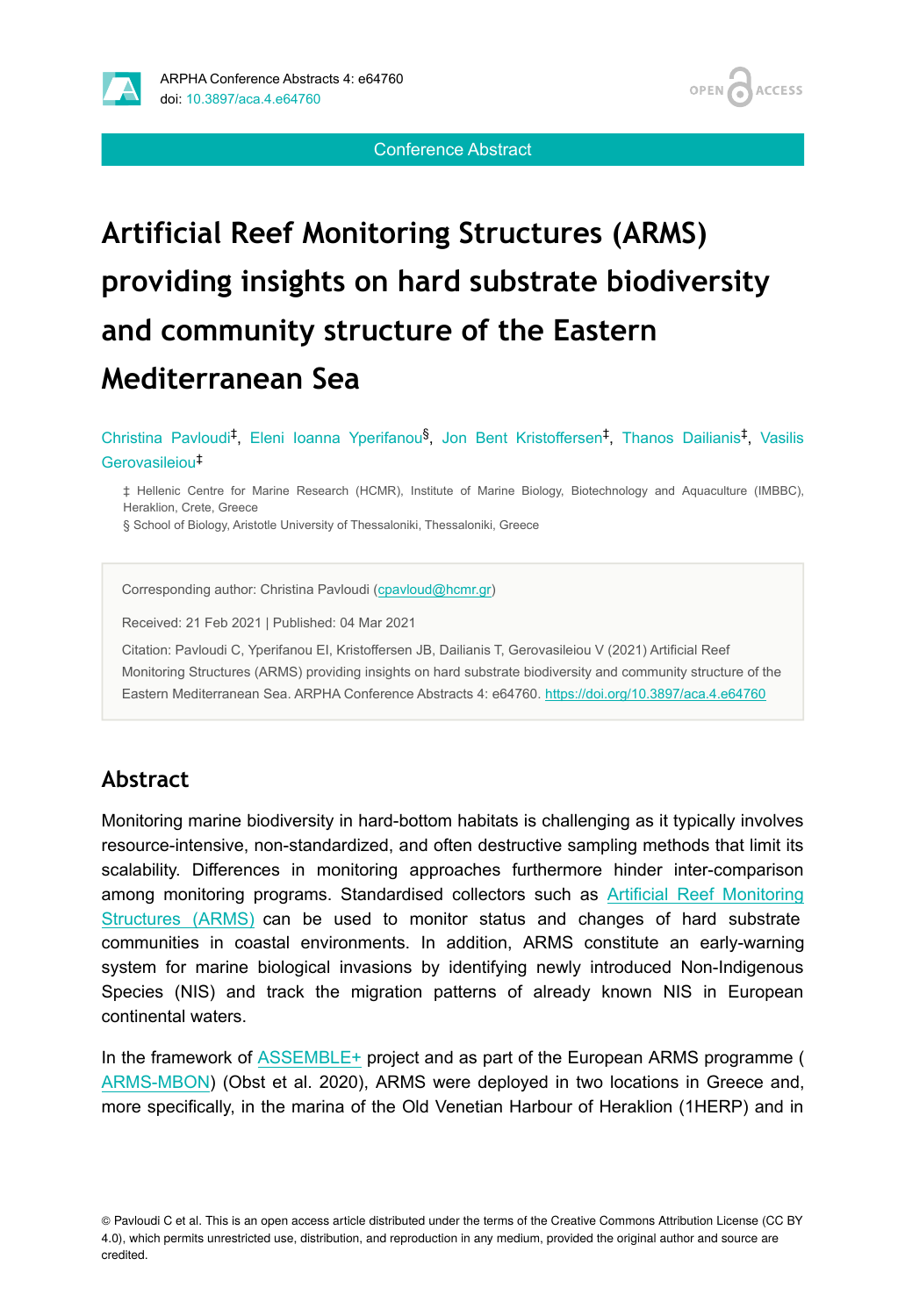the [Underwater Biotechnological Park](http://ubpcrete.hcmr.gr) of the Hellenic Centre for Marine Research (2UBPC).

The ARMS deployment and retrieval dates are shown in Table 1; deployment and retrieval were done according to the standards and protocols established by the [Smithsonian](https://naturalhistory.si.edu/research/global-arms-program) [Institution.](https://naturalhistory.si.edu/research/global-arms-program) Upon retrieval, the plates from the ARMS were disassembled, photographed (Fig. 1a) and samples of both the motile and sessile communities were collected for molecular analysis. Each sampling event produced three fractions (sessile, motile 90–500 μm and motile 500 μm−2 mm) as well as a stack of plate and specimen images.

| Table 1.                   |                        |                |
|----------------------------|------------------------|----------------|
| Overview of sample events. |                        |                |
| <b>Deployment Date</b>     | <b>Collection Date</b> | <b>ARMS-ID</b> |
| 2018-09-28                 | 2019-01-28             | 1HERP          |
| 2018-09-28                 | 2019-01-28             | 1HERP          |
| 2018-09-28                 | 2019-01-28             | 1HERP          |
| 2018-09-28                 | 2019-01-28             | 1HERP          |
| 2018-09-28                 | 2019-01-28             | 1HERP          |
| 2018-09-28                 | 2019-01-28             | 1HERP          |
| 2019-06-12                 | 2019-10-11             | 1HERP          |
| 2019-06-12                 | 2019-10-11             | 1HERP          |
| 2019-06-12                 | 2019-10-11             | 1HERP          |
| 2019-06-12                 | 2020-02-10             | 1HERP          |
| 2019-06-12                 | 2020-02-10             | 1HERP          |
| 2019-06-12                 | 2020-02-10             | 1HERP          |
| 2019-06-12                 | 2020-06-18             | 1HERP          |
| 2019-06-12                 | 2020-06-18             | 1HERP          |
| 2019-06-12                 | 2020-06-18             | 1HERP          |
| 2019-09-24                 | 2020-12-11             | 2UBPC          |
| 2019-09-24                 | 2020-12-11             | 2UBPC          |
| 2019-09-24                 | 2020-12-11             | 2UBPC          |
| 2020-09-03                 | 2021-01-22             | 1HERP          |
| 2020-09-03                 | 2021-01-22             | 1HERP          |
| 2020-09-03                 | 2021-01-22             | 1HERP          |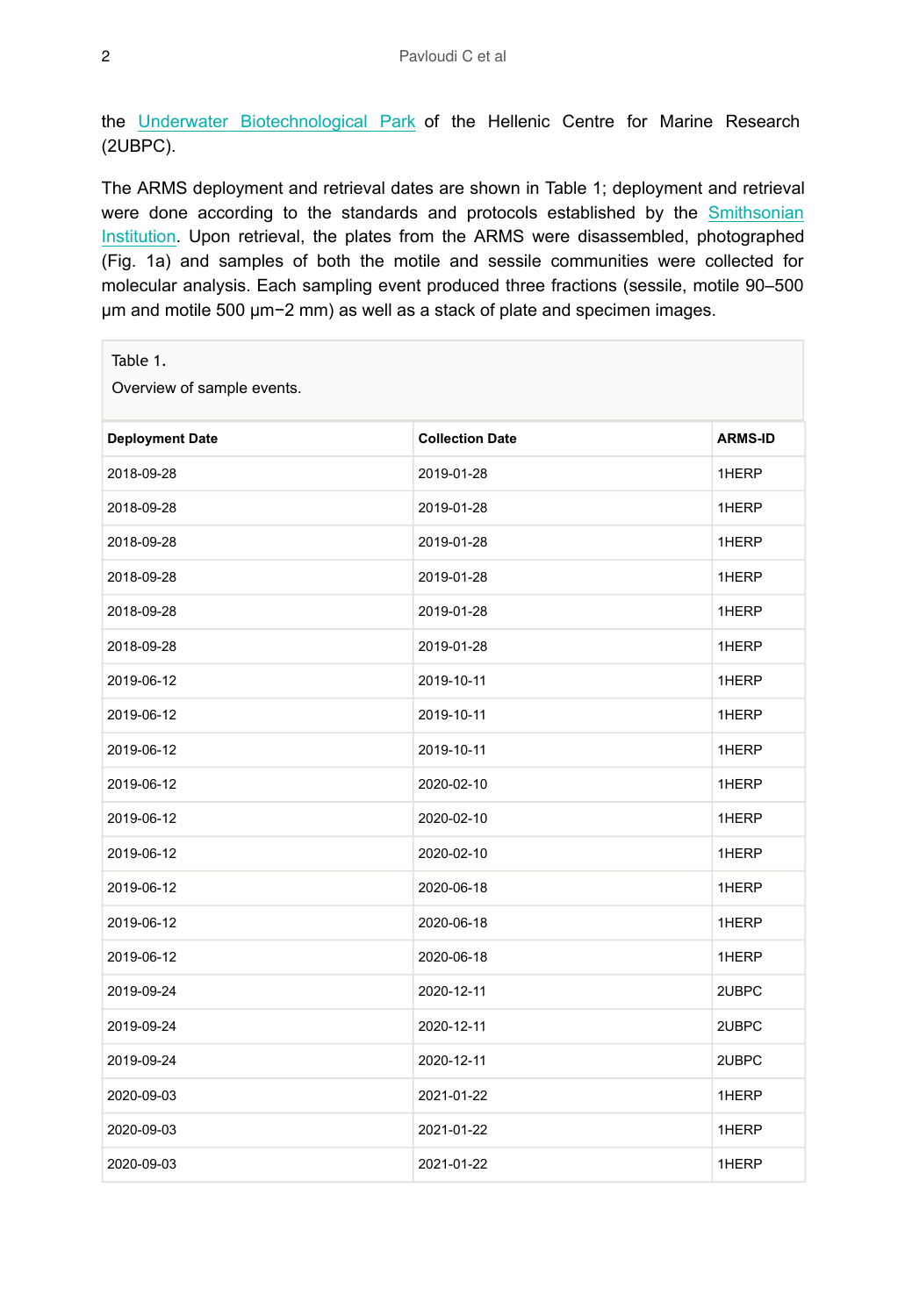

#### Figure 1.

a. Example of an ARMS plate with bryozoan formations (*Reteporella* sp.) b. Comparison of image-based and eDNA metabarcoding based results, for the taxa identified at the species level, from the ARMS that was retrieved on 2019-01-28.

DNA was extracted from the sampled fractions and amplified by PCR, targeting different molecular markers (18S rRNA, COI and ITS). Resulting amplicons were sequenced using Illumina MiSeq Reagent Kit v3 (2 × 300 bp) and analyzed using PEMA (Zafeiropoulos et al. 2020). All raw sequence files of this study were submitted to the European Nucleotide Archive (ENA) (Harrison et al. 2021) with the study accession number [PRJEB33796](https://www.ebi.ac.uk/ena/browser/view/PRJEB33796).

Images were analyzed using photoQuad image processing software (Trygonis and Sini 2012), which is specialised for the analysis of sessile biodiversity on photoquadrats. Cover of sessile taxa was measured by superimposing on every image 100 randomly distributed points. Each point was manually assigned to the corresponding taxon or morpho-functional category based on external morphological characters.

Repeatable workflow procedures for integrated processing of image and sequence data are currently under development as part of the LifeWatch-ERIC [Internal Joint Initiative](https://www.lifewatch.eu/internal-joint-initiative) on NIS. In addition, all ARMS-related data are stored in the [ASSEMBLE Plus data collection](http://www.assembleplus.eu/results/datasets) of the [Marine Data Archive \(MDA\)](http://www.assembleplus.eu/information-system?module=dataset&dasid=6405) using a Darwin Core Archive (DwC-A) format, including the linkages to the images and sequences (Exter et al. 2020).

Comparison of traditional biodiversity assessment methods, such as image-based identifications, complemented by the eDNA metabarcoding results, will shed light on the investigation of marine biodiversity patterns in the Eastern Mediterranean Sea (Fig. 1b). Furthermore, the results will provide crucial information on the importance of ARMS for biodiversity assessment and as an efficient tool to monitor community shifts and invasion events in marine ecosystems undegoing fast change.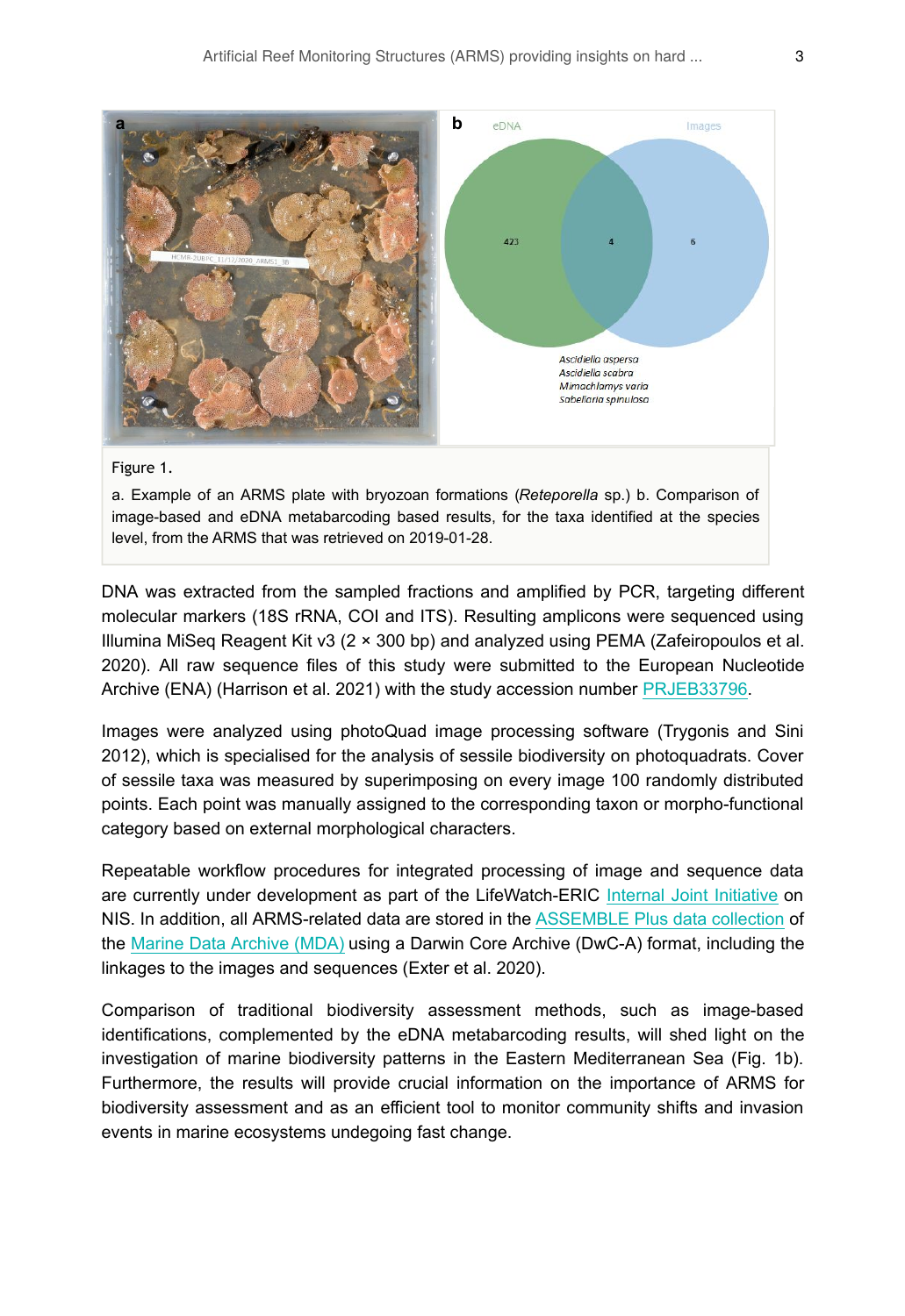### **Presenting author**

Christina Pavloudi

### **Presented at**

1st DNAQUA International Conference (March 9-11, 2021)

## **Acknowledgements**

We would like to thank [Giorgos Chatzigeorgiou](https://orcid.org/0000-0003-3507-6542), [Eva Chatzinikolaou](https://orcid.org/0000-0002-7171-5105), [Kleoniki Keklikoglou,](http://orcid.org/0000-0002-6693-2033) Grigoris Skouradakis, [Katerina Vasileiadou](https://orcid.org/0000-0002-5057-6417) and Emmanouela Vernadou and for their help on ARMS deployment and retrieval and [Christos Arvanitidis](https://orcid.org/0000-0002-6924-5255) and [Georgios Kotoulas](https://orcid.org/0000-0002-4667-8533) for promoting the participation in the ARMS-MBON network. This research was supported in part through computational resources provided by IMBBC (Institute of Marine Biology, Biotechnology and Aquaculture) of the HCMR (Hellenic Centre for Marine Research). Funding for establishing the [IMBBC HPC](https://hpc.hcmr.gr/) has been received by the MARBIGEN (EU Regpot) project, LifeWatchGreece RI and the CMBR (Centre for the study and sustainable exploitation of Marine Biological Resources) RI.

### **Funding program**

This ARMS-MBON network is funded by the infrastructure programs ASSEMBLE Plus (grant no. 730984) and the European Marine Biological Resource Centre, EMBRC. Both programs establish and maintain the core network and provide services and consultation for deployment, sample processing, sequencing, data management, and analysis. Additional support was provided by the project "Centre for the study and sustainable exploitation of Marine Biological Resources (CMBR)" (MIS 5002670), which is implemented under the Action "Reinforcement of the Research and Innovation Infrastructure," funded by the Operational Programme "Competitiveness, Entrepreneurship and Innovation" (NSRF 2014–2020) and co-financed by Greece and the EU (European Regional Development Fund).

#### **References**

- Exter K, Decruw C, Portier M, Gerovasileiou V, Pavloudi C, Obst M (2020) Genomics Observatory Use-Case: The challenge to standardise image and sequence data to Darwin Core format. Biodiversity Information Science and Standards 4 [https://doi.org/](https://doi.org/10.3897/biss.4.58938) [10.3897/biss.4.58938](https://doi.org/10.3897/biss.4.58938)
- Harrison PW, Ahamed A, Aslam R, Alako BTF, Burgin J, Buso N, Courtot M, Fan J, Gupta D, Haseeb M, Holt S, Ibrahim T, Ivanov E, Jayathilaka S, Balavenkataraman Kadhirvelu V, Kumar M, Lopez R, Kay S, Leinonen R, Liu X, O'Cathail C, Pakseresht A,